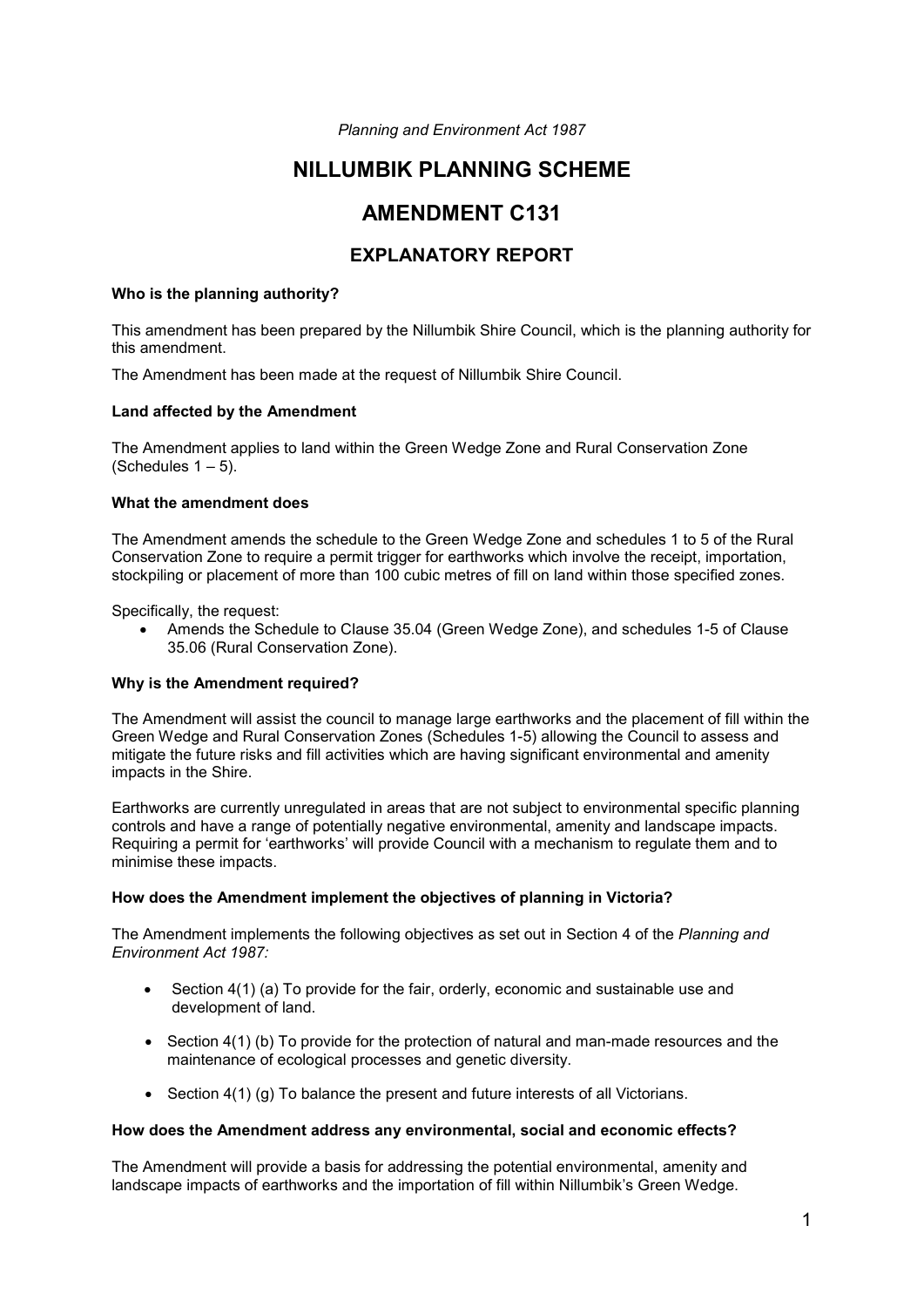# **Does the Amendment address relevant bushfire risk?**

The Amendment will not increase the risk of life, property, community infrastructure and the natural environment from bushfire.

#### **Does the Amendment comply with the requirements of any Minister's Direction applicable to the amendment?**

This Amendment supports Direction 4.5 *Plan for Melbourne's green wedges and per-urban areas*, in facilitating the desired planning outcomes for green wedges and peri-urban areas through *avoiding significant land disturbance, reducing the occurrence and impact of soil erosion and salinity and managing potentially contaminated land.*

The Amendment will improve the effectiveness and efficiency of the Nillumbik Planning Scheme and will provide certainty around the current ambiguity of use of rural land for clean fill earthworks, particularly 'dumping' which may also be attributable to a commercial scale use in its own right in some instances.

The Amendment is consistent with the *Ministerial Direction on the Form and Content of Planning Schemes* under section 7(5) of the Act.

The amendment complies with Minister's Direction No 11, '*Strategic Assessment of Amendments'.* All requirements to be met under the direction have been considered and met in the preparation of the amendment.

The Amendment is consistent with Minister's Direction No 9 *Metropolitan Strategy*, particularly Direction 2 *– Better management of metropolitan growth.* This direction reinforces 'green wedges' as a fundamental feature of metropolitan planning and includes:

• Policy 2.4 *- Protect the green wedges of metropolitan Melbourne from inappropriate development.*

It also identifies *Melbourne 2050 will protect the green wedges for non-urban uses and encourage proper management of these areas. Each green wedge has unique features and will require a tailored management approach to promote and maintain its diversity.*

The Amendment is also consistent with Direction 7 *– A greener city.*

This direction includes:

- Policy 7.1 *Ensure that water resources are managed in a sustainable way*
- Policy 7.5 *Protect ground water and land resources*
- Policy 7.7 *Protect native habitat and areas of important biodiversity through appropriate land use planning.*

The amendment will provide a mechanism by which Council will be able to address potential impacts on water and land resources and protect habitat and biodiversity.

The amendment is consistent with Planning Practice Note 42 *Applying the Rural Zones* in advancing the purpose of the zones including in the Green Wedge Zone in *protecting and conserving non-urban land outside of the Urban Growth Boundary (UGB) for its agricultural, environmental, historic, landscape, or recreational values, or mineral and stone resource* and in the Rural Conservation Zone in *primarily protecting and conserving rural land for its environmental features or attributes*.

## **How does the amendment support or implement the Planning Policy Framework and any adopted State policy?**

The Amendment is consistent with State policy *11.01-1R Green wedges – Metropolitan Melbourne*  where the objective of this clause is to *protect the green wedges of Metropolitan Melbourne from inappropriate development.*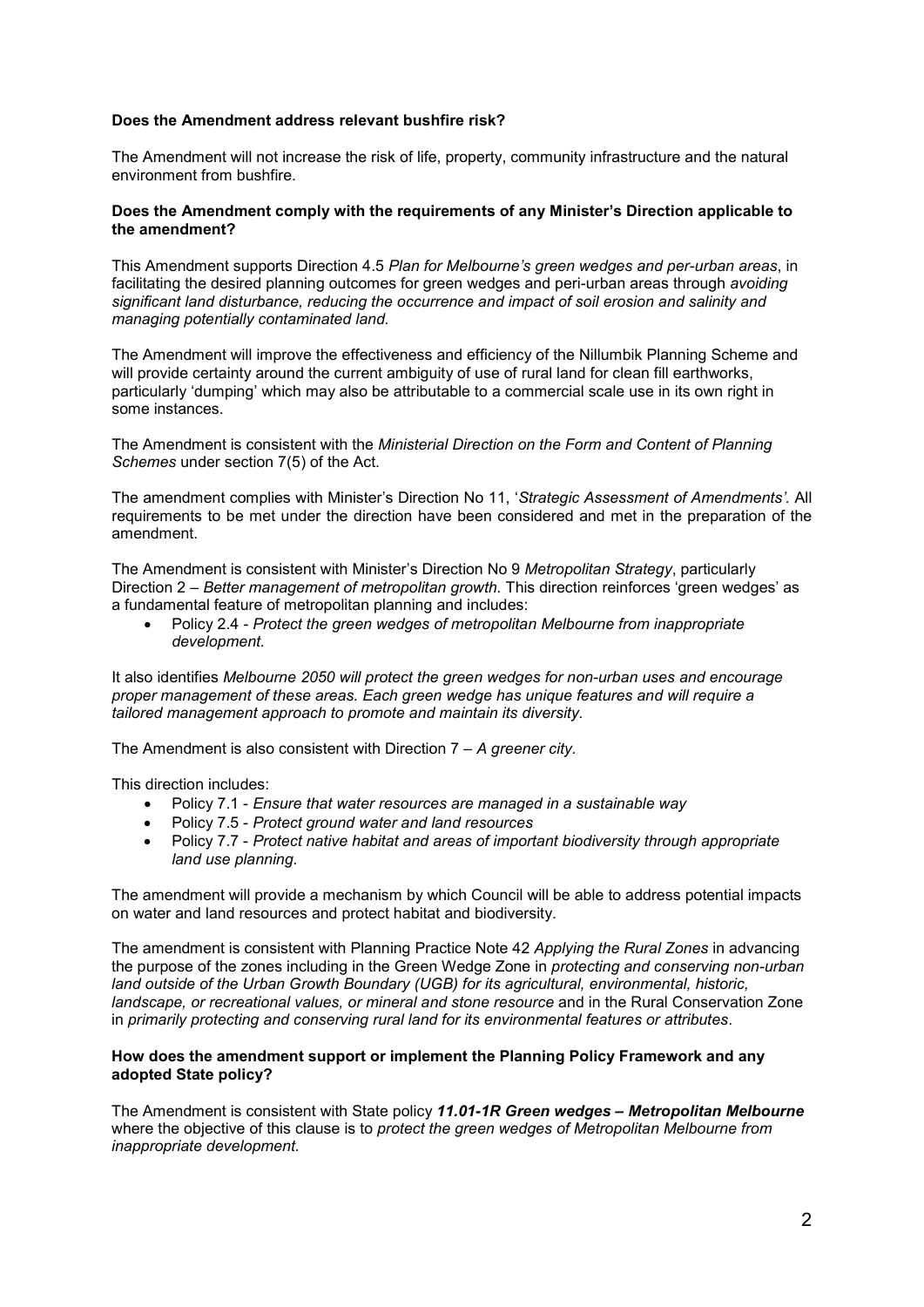The amendment is also consistent with State policy *12 Environmental and Landscape Values* where in seeking to control the impacts of fill in rural areas, the amendment advances the objectives of this policy where *Planning should help to protect the health of ecological systems and the biodiversity they support (including ecosystems, habitats, species and genetic diversity) and conserve areas with identified environmental and landscape values.*

The amendment is particularly aligned to the objectives of State policy *13 Environmental Risks and Amenity,* with particular regard that *Planning should aim to avoid or minimise natural and humanmade environmental hazards, environmental degradation and amenity conflicts.* With the green wedge covering 91 percent of the Shire, land filling is an environmental, health and safety issue. This type of activity is largely unregulated and can have negative impacts to the environment, landscape and amenity of the green wedge areas.

## **How does the Amendment support or implement the Local Planning Policy Framework, and specifically the Municipal Strategic Statement?**

The Amendment supports the implementation of the LPPF. Specifically, the proposed Amendment advances the following local planning policies:

Clause *21.05-3 Environment, Conservation & Landscapes* includes Objective 2 which seeks to ensure land use and development is assessed in the context of its potential effect on the wider catchment and encourages sustainable land management by:

- Encouraging coordinated environmental management of public and private land;
- Protecting the natural systems including land, air and water from pollution and detrimental activities in accordance with relevant State legislation including State Environment Protection Policies, best practice environmental management guidelines and approved catchment strategies; and
- Ensuring land use and development is consistent with identified land capability and environmental constraints and is managed to have minimum adverse impact on neighbouring properties and the catchment.

#### **How does the Amendment support or implement the Municipal Planning Strategy?**

Not applicable.

#### **Does the Amendment make proper use of the Victoria Planning Provisions?**

The Amendment seeks to ensure that the Victorian Planning Provisions are correctly applied through the correct application of zone provisions and reflects the current and future intended use of the land.

The amendment will add a permit trigger for earthworks which involve the receipt, importation, stockpiling or placement of more than 100 cubic metres of fill on land within those specified zones.

Adding a planning permit trigger to the schedules to the Green Wedge and Rural Conservation Zones is the most appropriate application of the VPP for this type of planning permit trigger.

The majority of major earthworks and soil importation/dumping is occurring on land in these zones.

In this application, the new permit trigger is considered building and works under the parent clause 35.04-5 of the Green Wedge Zone and clause 35.06-5. As such, the council will be required to consider the decision guidelines in clauses 35.04-6 and 35.06-6 which include a range of general, rural, environmental, design and siting issues listed under those clauses.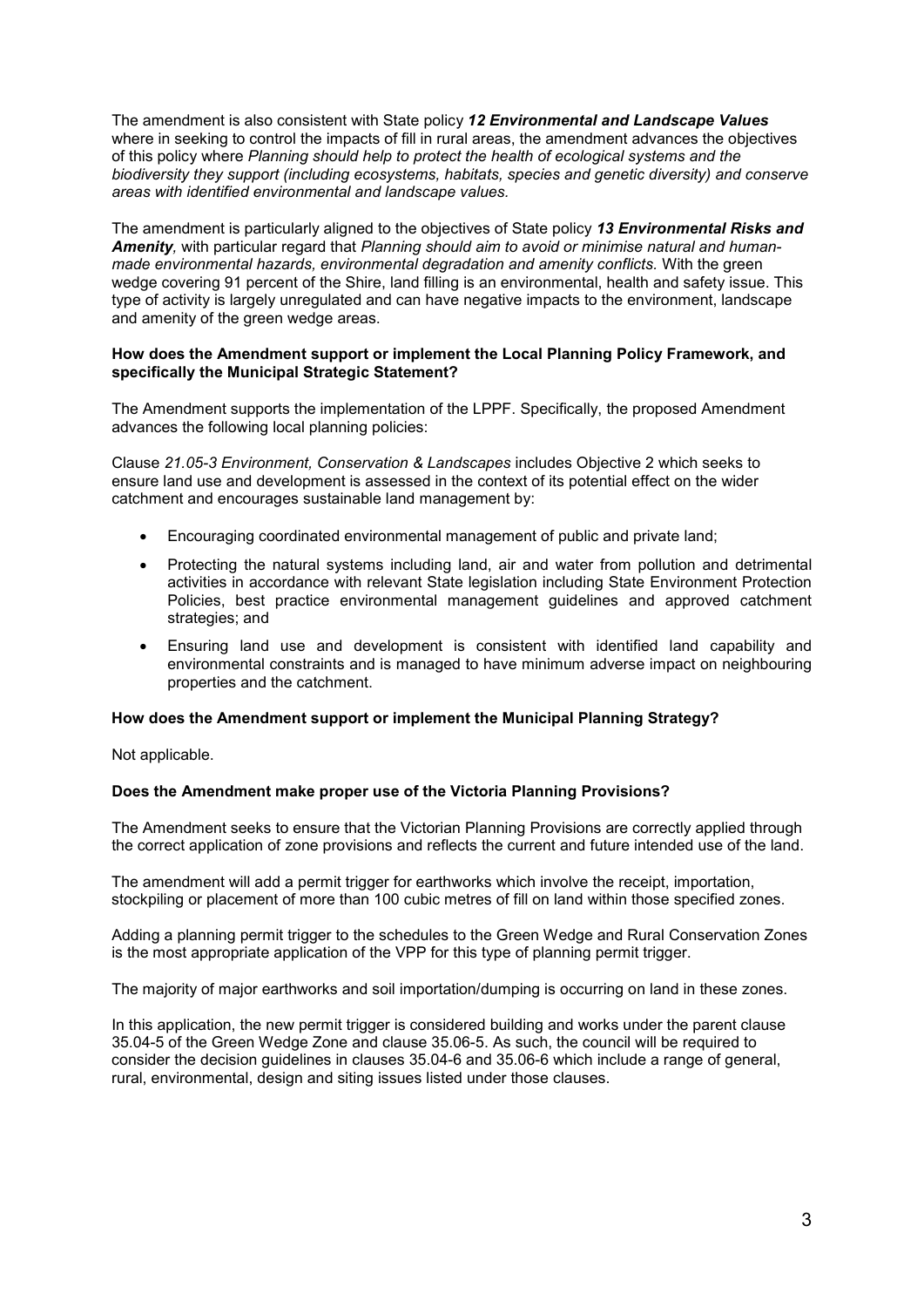## **How does the Amendment address the views of any relevant agency?**

The views of relevant agencies will be sought during the public exhibition process, however both the EPA and Melbourne Water have been consulted in regard to the subject of this amendment, and are generally supportive of the proposed amendment and have noted that they (under their relevant operational Acts) cannot effectively regulate the issue of clean fill dumping in rural areas, and consider the planning scheme as the most effective control for such activities. Both agencies note an increased frustration by local authorities in dealing with this issue in rural areas.

#### **Does the Amendment address relevant requirements of the Transport Integration Act 2010?**

The Transport Integration Act 2010 requires that a planning authority have regard to transport system objectives and decision-making principles where a planning scheme amendment is likely to have a 'significant impact on the transport system'. There are no statements of policy principles relevant to the amendment.

#### **Resource and administrative costs**

#### **What impact will the new planning provisions have on the resource and administrative costs of the responsible authority?**

The Amendment will lead to an increase in planning permit applications, however the resource and administrative costs associated with this are not expected to be significant and will be offset by a reduction in resources applied to managing the impacts of unregulated earthworks and the importation of fill.

#### **Where you may inspect this Amendment**

The amendment can be inspected free of charge at the Nillumbik Shire Council's website at <https://participate.nillumbik.vic.gov.au/>

And/or

The Amendment is available for public inspection, free of charge, during office hours at the following places:

Nillumbik Shire Council Offices

Civic Drive

Greensborough 3088

The Amendment can also be inspected free of charge at the Department of Environment, Land, Water and Planning website at:

[www.planning.vic.gov.au/public-inspection.](http://www.planning.vic.gov.au/public-inspection.)

# **Submissions**

Any person who may be affected by the Amendment may make a submission to the planning authority. Submissions about the Amendment must be received by [insert submissions due date].

A submission must be sent to:

Nillumbik Shire Council

Civic Drive (PO Box 476)

Greensborough 3088

Council's offices will be closed during the Covid-19 State of Emergency. If you require a hard copy, or if you have difficulty accessing the documents please contact the Strategic Planning team via [strategic.planning@nillumbik.vic.gov.au.](mailto:strategic.planning@nillumbik.vic.gov.au)

#### **Panel hearing dates**